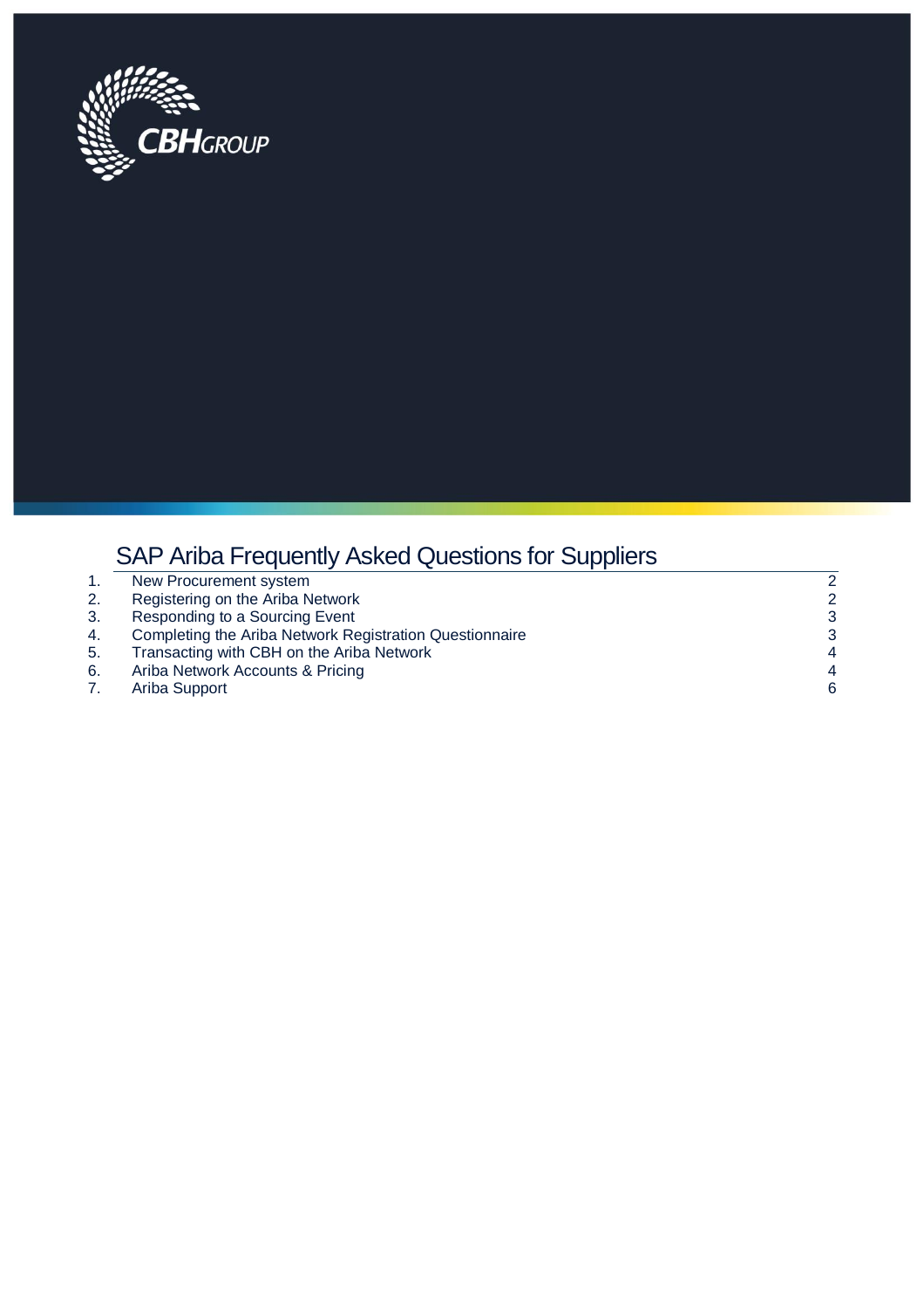# <span id="page-1-0"></span>**1. New Procurement system**

### **Why is CBH changing its procurement system?**

CBH is consolidating its multiple, disparate procurement systems into one platform, SAP Ariba, to integrate our end-to-end procurement process, and to significantly enhance our engagement and transaction efficiency with our suppliers.

### **Why did CBH select SAP Ariba?**

SAP Ariba was chosen as a best in class, holistic Procurement solution, ranked in top quadrant by Gartner. It is widely used by iconic WA organisations including Bankwest, Western Power, Fortescue Metals Group (FMG), Rio Tinto and Synergy.

# <span id="page-1-1"></span>**2. Registering on the Ariba Network**

### **How do I register to become a CBH supplier?**

You can register by completing the [Supplier Self-Registration Form](https://s1-eu.ariba.com/Sourcing/Main/aw?awh=r&awssk=0PNthuuH&realm=cbh&dard=1) on the CBH website. Upon completing the Supplier Self-Registration Form, you will receive an automated email notification from the Ariba Network inviting you to complete a questionnaire. For further information on how to register, please access the [Ariba Supplier Registration Guide.](https://www.cbh.com.au/~/media/files/cbh%20website/documents/suppliers%20and%20contractors/ariba%20supplier%20registration%20guide.ashx)

### **Do I have to pay a fee to access the Ariba Network?**

No, suppliers can access the Ariba Network free of charge with a Standard account.

### **What do I do if I have misplaced by password to access the Ariba Network?**

Firstly, make sure you have the correct email address associated with your account before you reset or recover your password. This address might also be your username, but sometimes they can be different. It would also be a good idea to decide on your new password. It needs to be between eight (8) to 16 characters long and include at least one number.

Once you have those two things, follow these steps:

- 1. Visit th[e supplier login page](http://supplier.ariba.com/) [http://supplier.ariba.com](http://supplier.ariba.com/)
- 2. Under the login button, locate the phrase "Having trouble logging in?" Click on it.
- 3. Select one of the three options provided on the next page. You can recover your username, reset your password, or log in with a one-time password using the Ariba Network Supplier mobile app. Then click "Continue."
- 4. If you choose to recover your username or reset your password, enter your e-mail address on the next screen and submit.
- 5. Watch your e-mail inbox for a message with further information and instructions. If you don't receive an e-mail from us after a few minutes, check your spam or junk mail folders to see if it's in there. And make sure you entered the correct email address you used to register on Ariba Network. If you have more than one address, repeat this process using another.
- 6. Once you've entered the correct email address, the message you receive in your inbox will either provide your username or provide a link for resetting your password.
- 7. To reset your password, click on the link in the e-mail, enter your new password, and submit.

You should then receive a confirmation page stating that the password was successfully updated and offer you a link to login to your account.

# **Can I get an invitation resent to another individual (user id) in my organisation?**

Yes. Please contact the CBH Ariba Support Team at [aribasupport@cbh.com.au.](mailto:aribasupport@cbh.com.au)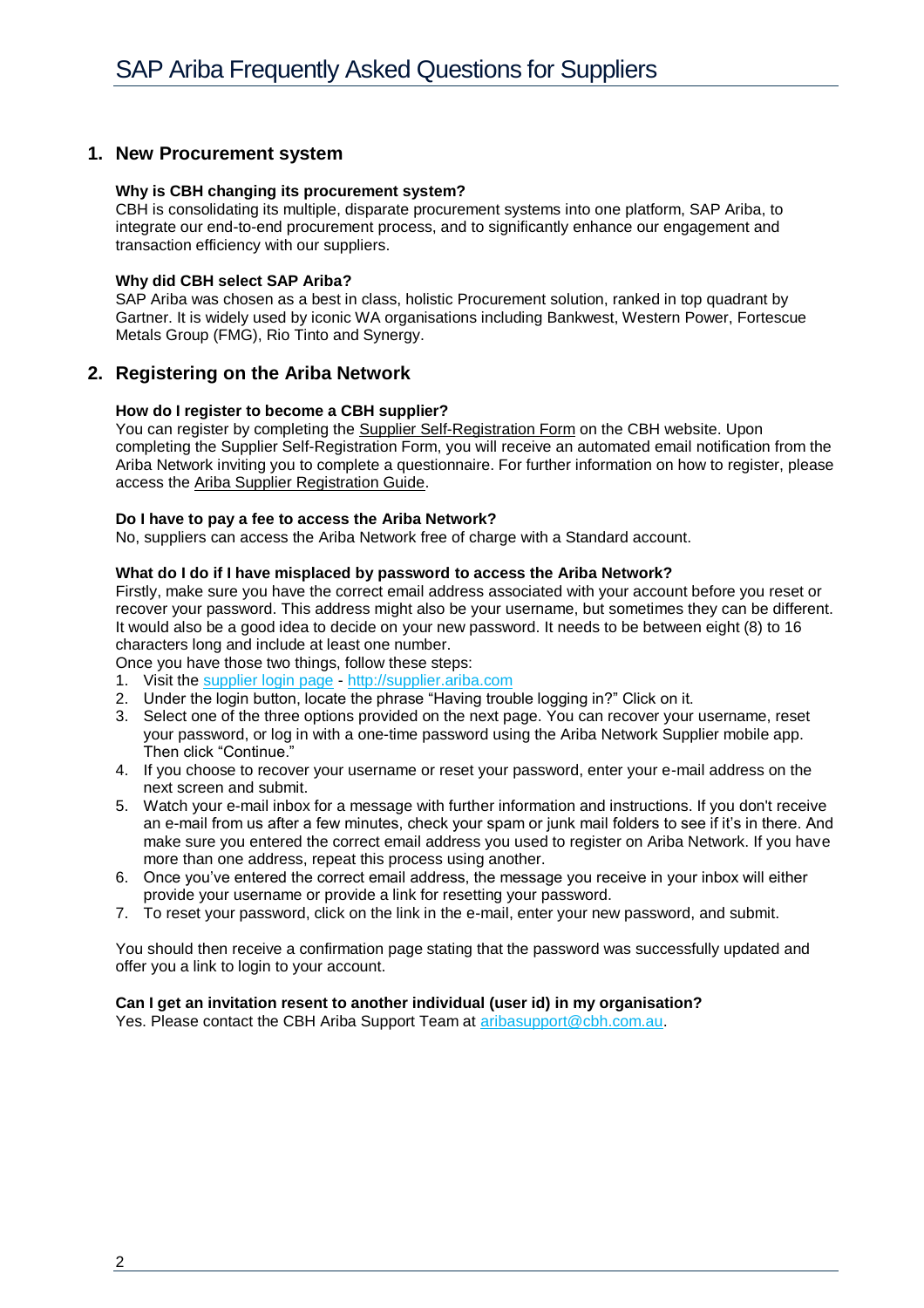# **What happens if I have misplaced the email invitation from CBH?**

If you have already registered for an Ariba Network Standard Account and misplace the email invitation from CBH, then contact [aribasupport@cbh.com.au.](mailto:aribasupport@cbh.com.au)

### **I have tried to open the registration link, but it is showing up as expired – why is this?**

The Supplier Registration Questionnaire is open for 30 days for suppliers to complete. If the link has expired, please contact [aribasupport@cbh.com.au,](mailto:aribasupport@cbh.com.au?subject=Registration%20link%20has%20expired) and you will be re-invited to register. Once re-invited, you will receive a new email (valid for 30 days) to complete the Supplier Registration Questionnaire.

### **How do I reassign a new Ariba Administrator, due to an employee leaving the company?**

You will need to contact Ariba Technical Support. Please download the Request a Call Back from Ariba [Helpdesk](https://www.cbh.com.au/suppliers-and-contractors/cbh-etendering) on how to request a call back from the Ariba Helpdesk. Otherwise, watch this [short video](https://twitter.com/sapariba/status/1205103561765470214?s=12) and learn how to switch account administrators on the Ariba Network.

### **I have previously emailed my banking details and insurances through to CBH Procurement, do I need to submit this information again?**

Yes, you will need to submit your banking and insurance details upon registration to the Ariba Network.

### **When registering to the Ariba Network I am unable to find a suitable option in the list of UNSPSC categories, how should I proceed?**

If you're unable to locate an exact match for the goods/services you provide, then please select the closest match from the options available. Once you reach the CBH registration phase you will be able to choose from a bespoke category list that accurately represents the goods and services CBH procures. Note: The Ariba Network category you select will have no impact on your opportunity to participate in CBH RFP events.

# **Can you have multiple users on the Ariba Network?**

Yes. On your Ariba Network account, if you select 'Users, under Company Settings -> Account Settings, you will have an option to 'Create user'. This is also where you can edit or remove roles, as well as resetting passwords.

# **How do I access my SAP Ariba Network Identification Number (ID)?**

- 1. Visit the [supplier login page](http://supplier.ariba.com/) [http://supplier.ariba.com](http://supplier.ariba.com/)
- 2. Under the login button, locate 'Is your company registered' and click on 'Search'
- 3. Complete the relevant fields and select Search

# <span id="page-2-0"></span>**3. Responding to a Sourcing RFx Event**

# **I have a question regarding a specific Sourcing RFx Event?**

If you have a question regarding a specific RFx Event, then please contact the nominated CBH Event Owner in accordance with the [RFx Terms and Conditions \(Bidder Agreement\).](https://www.cbh.com.au/~/media/files/cbh%20website/documents/suppliers%20and%20contractors/cbh%20group%20sap%20ariba%20faq%20for%20suppliers%20(3).ashx)

# **I can't access the documents or screen / question content in the published Sourcing RFx Event?**

Ensure that you have accepted the [RFx Terms and Conditions \(Bidder Agreement\).](https://www.cbh.com.au/~/media/files/cbh%20website/documents/suppliers%20and%20contractors/cbh%20group%20sap%20ariba%20faq%20for%20suppliers%20(3).ashx) Until you accept these terms and conditions the system will lock down functionality and you will be unable to access relevant information and documents.

### **I have submitted a RFx Response, can I update my RFx Response?**

Yes, provided that you upload a revised RFx Response prior to the end date and time of the RFx Event, then you may update your response.

# <span id="page-2-1"></span>**4. Completing the Ariba Network Registration Questionnaire**

# **I have received the CBH Questionnaire but require these details from another individual within my organisation. Can I forward the questionnaire to them?**

No, unfortunately questionnaires cannot be forwarded to another individual.

However, there is an option to export the questionnaire to a spreadsheet. Click on the **interpretent in** icon in the top right of the form and select **Export to Excel -> Export all Rows**. You can then email the questionnaire to another individual within your organisation.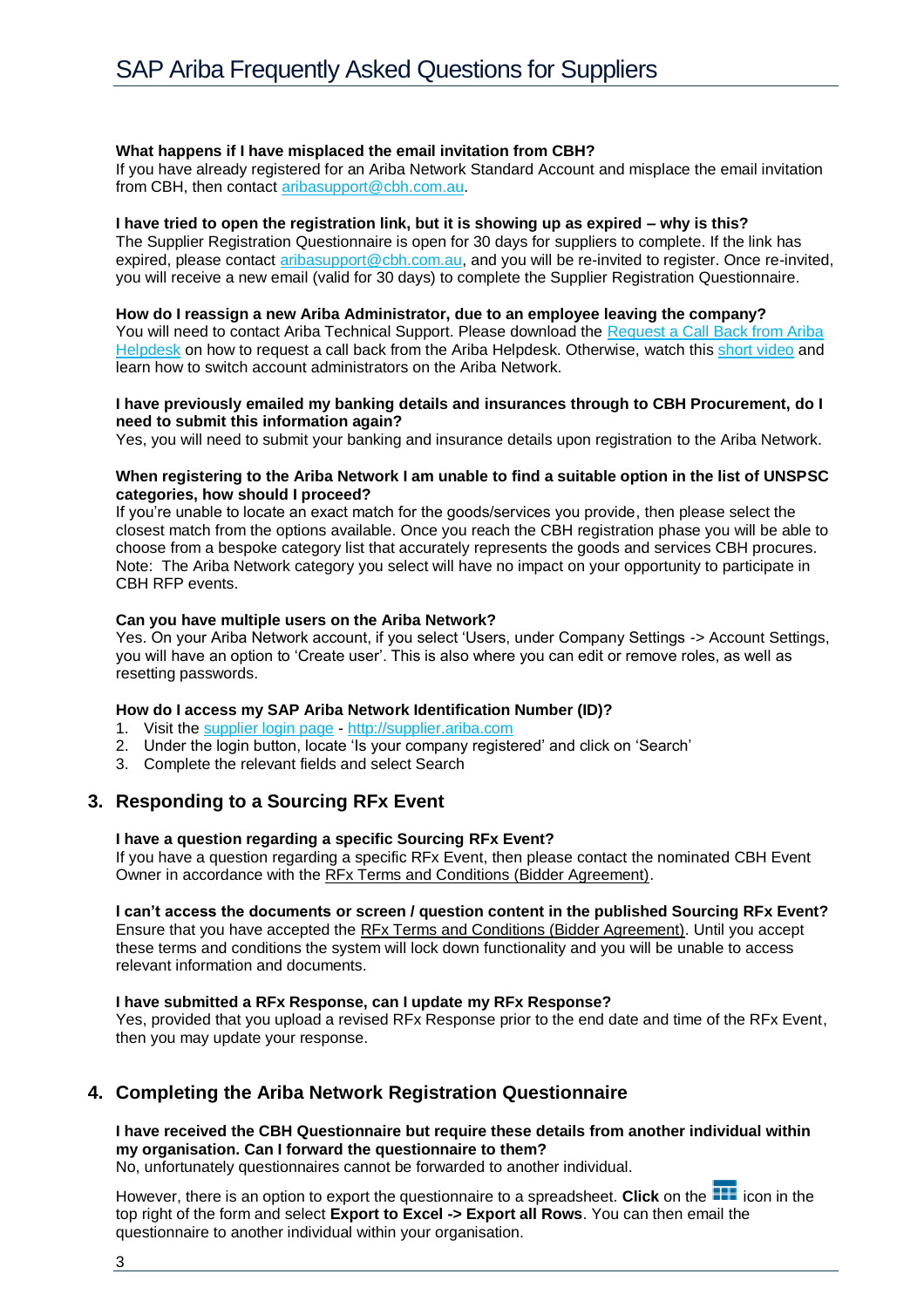### **I have submitted my Registration Questionnaire; how can I update it?**

If you have submitted the Registration Questionnaire and it has been successfully approved, then you will be able to locate the questionnaire on your Ariba Network dashboard. You can access it by simply clicking on the approved questionnaire a box will appear labelled 'Revise Response'. This will open the Registration questionnaire for you to update your details. Once submitted, a CBH representative will be notified to review and approve the changes.

### **I submitted the CBH Questionnaire (Supplier Financial Information Request) but did not get a confirmation email (similar to the one I received when I registered). Do I need to submit the questionnaire again?**

As a supplier, the only confirmation email you will receive for submitting a questionnaire will be for the Registration Questionnaire. On your Ariba Network dashboard, the CBH Questionnaire will appear with the status 'Pending Approval'. It is also worth noting that confirmation emails will not be received for any questionnaires besides for the initial Registration questionnaire.

### **My banking details have changed, how do I update them?**

Once a questionnaire has been approved, the status will be updated on the Ariba Network. Once opening the submitted and approved questionnaire, a box will appear '**Revise Response'**. By selecting this, the questionnaire will be editable and allow for you to update your details. This will then be sent to the correct CBH representative to approve. For guidance on how to update your banking details, download the [Ariba Supplier Registration Guide.](https://www.cbh.com.au/suppliers-and-contractors/supplying-to-cbh)

# <span id="page-3-0"></span>**5. Transacting with CBH on the Ariba Network**

### **My company has an existing Supply Agreement with CBH, does this supersede the CBH Purchase Order (PO) Terms and Conditions?**

No. Your existing Supply Agreement with CBH will take priority over the CBH PO terms to the extent that the transaction applies to that Purchase Order. We seek your acceptance to our PO Terms and Conditions for transactions that fall outside the scope of the agreed Supply Agreement.

# **I'm on the SAP Ariba Network, does this mean that all my purchase orders will flow through the Ariba Network?**

At this stage, CBH has only implemented the Ariba Sourcing Module; which allows all suppliers to participate in CBH RFx events. The Ariba Buying & Invoicing modules will be implemented in mid-2020. We will notify you of further updates closer to the date.

# <span id="page-3-1"></span>**6. Ariba Network Accounts & Pricing**

### **What can I do with an Ariba Network Standard Account?**

The Ariba Network Standard Account allows suppliers to transact an unlimited number of documents such as orders; full and partial order confirmation; ship notices; and service entry sheets. For a full list of the Ariba Network Standard Account capabilities, visit [SAP Ariba Network Accounts and Pricing.](https://www.ariba.com/ariba-network/ariba-network-for-suppliers/accounts-and-pricing)

### **Do I have to upgrade to an Ariba Network Enterprise Account?**

There is no need to upgrade to an Ariba Network Enterprise Account, unless you are ready for advanced capabilities such as support for catalogues, backend integration or to manage larger document volumes through online access. Please note that you may be subject to fees if you upgrade from an Ariba Network Standard Account to an Ariba Network Enterprise Account.

### **What is the difference between the Ariba Network Standard Account and the Ariba Network Enterprise Account?**

Standard Accounts are free, easy-to-use accounts that allow suppliers to exchange an unlimited number of basic documents such as purchase orders, order confirmations, invoices, and view status of their orders.

Enterprise Accounts offers suppliers greater functionality and support but are subject to fees depending on transaction volume.

To select the right network for you, visit [SAP Ariba Network Accounts and Pricing.](https://www.ariba.com/ariba-network/ariba-network-for-suppliers/accounts-and-pricing)

4